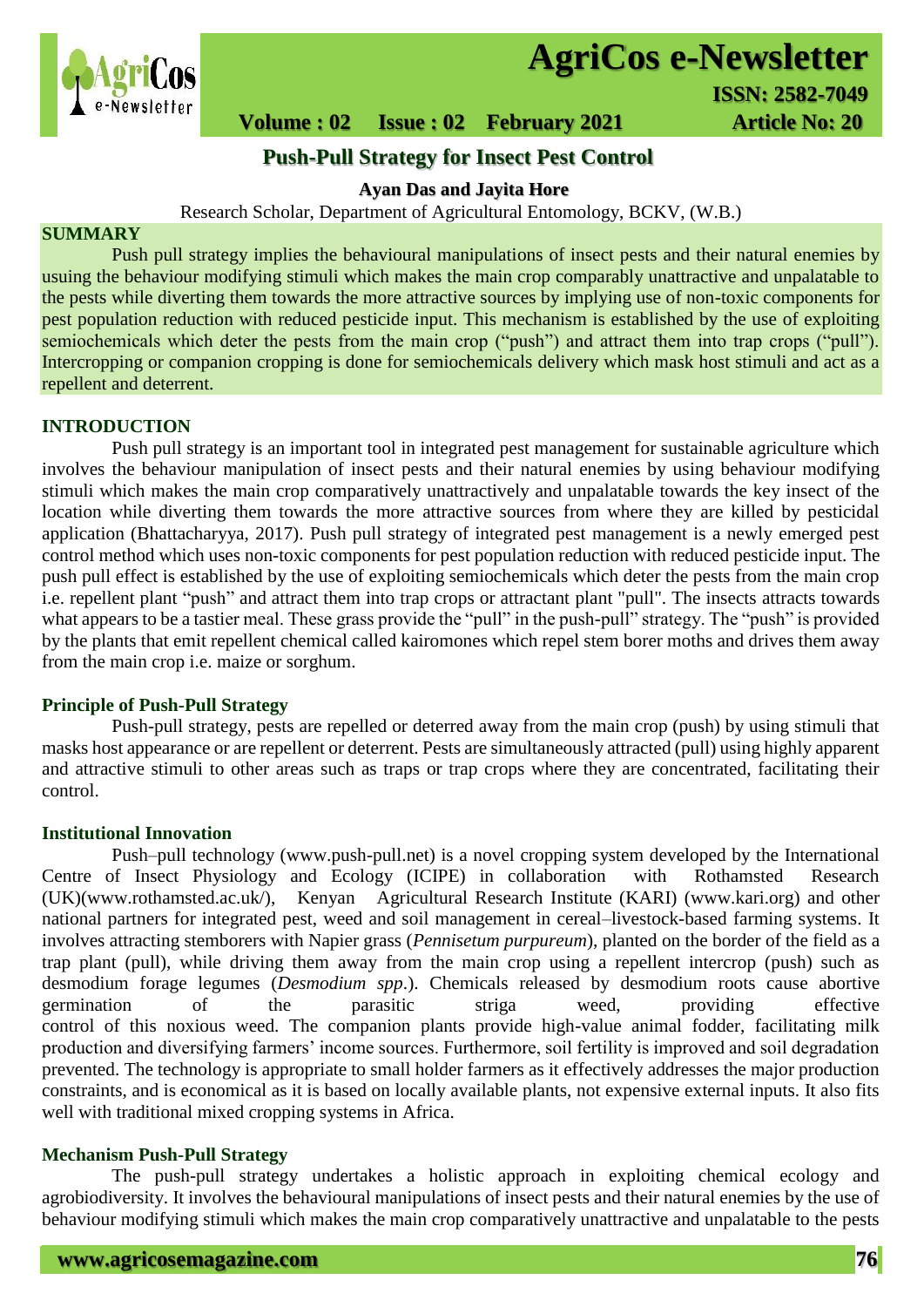## **AgriCos e-Newsletter (ISSN: 2582-7049) 02 (02) February 2021**

(push) while diverting them to the more attractive sources (pull) from where the pests are subsequently removed. It involves release of attractive volatiles from the trap plants and repellent volatiles from the intercrops. Push-pull strategies maximize efficacy of behaviour manipulating stimuli through the additive and synergistic effects of integrating their use. It uses behaviour modifying stimuli to manipulate the distribution and abundance of stemborers and beneficial insects for management of stemborers. It is based on understanding of chemical ecology, agrobiodiversity, plant-plant and insect-plant interactions and involves intercropping a cereal crop with a repellent intercrop. Gravid stemborer females are repelled from the main crop and are simultaneously attracted to the trap crop. Plants that have been identified as effective in the push-pull includes napier grass, sudan grass, molasses grass and desmodium. Napier grass and Sudan grass are used as trap plants whereas molasses grass and desmodium repel ovipositing stemborers. Molasses grass when intercropped with maize, not only reduced infestation of the maize by stemborers but also increased stemborer parasitism by a natural enemy, *Cotesia sesamiae*. The strategy is a useful tool for integrated pest management programs reducing pesticide input.



## **Advantages of Push-Pull Strategy**

- Increased efficiency of integrated pest management by improving potential for use of antifeedant and oviposition deterrents and reduced the application of synthetic chemicals in the agroecosystem.
- Certain intercrops and trap crops used in this strategy may also help in the control of weeds by dramatic reduction of the weed seed bank in the soil due to allelopathic effect.
- Attract both adult and immature stage of insect pests.
- Reduced the pest population at certain level and subsequent yield increase.
- Increased fodder production which leads to improved dairy and FYM production.
- Nitrogen fixation and reduced soil erosion.